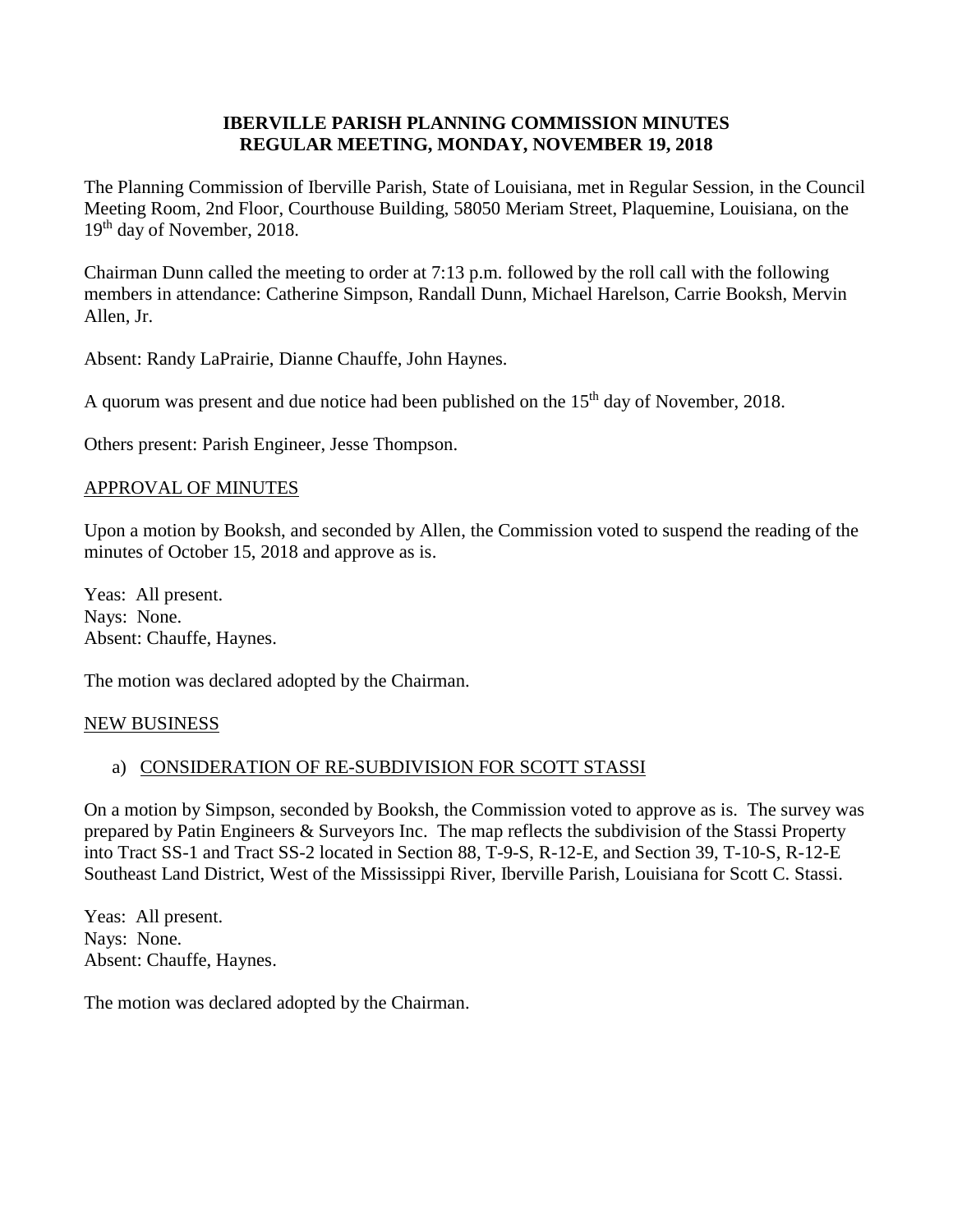## b) CONSIDERATION OF RE-SUBDIVISION FOR JOYCE MAGGIO

On a motion by Harelson, seconded by Allen, the Commission voted to approve as is. The survey was prepared by John Dunlap Land Surveying, Inc. The map reflects the subdivision of Lot JM-1 into Lots JM-1-A, JM-1-B, JM-1-C, and JM-1-D, located in Section 42, T-11-S, R-13-E, Southeast Land District, West of the Mississippi River, Iberville Parish, Louisiana for Joyce Maggio.

Yeas: All present. Nays: None. Absent: Chauffe, Haynes.

The motion was declared adopted by the Chairman.

## c) CONSIDERATION OF RE-SUBDIVISION FOR BELLEVIEW QUARTERS – EDWARD EARL COMEAUX

Court Bradford, representing John Dunlap Land Surveying, Inc. came before the Commission to speak on this agenda item.

On a motion by Harelson, seconded by Simpson, the Commission voted to approve as is. The survey was prepared by John Dunlap Land Surveying, Inc. The map reflects the subdivision of Lots 3 thru 13, Belleview Quarters Business Park into Lots EC-1 thru EC-16, located in Section 17, T-9-S, R-12-E, Southeast Land District, West of the Mississippi River, Iberville Parish, Louisiana for Edward Earl Comeaux.

Yeas: All present. Nays: None. Absent: Chauffe, Haynes.

The motion was declared adopted by the Chairman.

# d) CONSIDERATION OF RE-SUBDIVISION FOR KELVIN & TAMMY SNELLGROVE

On a motion by Booksh, seconded by Allen, the Commission voted to approve as is. The survey was prepared by John Dunlap Land Surveying, Inc. The map reflects the subdivision of a 23.700 acre tract into Lot 1 and Lot 2, located in Section 14, T-10-S, R-11-E, Southeast Land District, West of the Mississippi River, Iberville Parish, Louisiana for Kelvin & Tammy D. Snellgrove.

Yeas: All present. Nays: None. Absent: Chauffe, Haynes.

The motion was declared adopted by the Chairman.